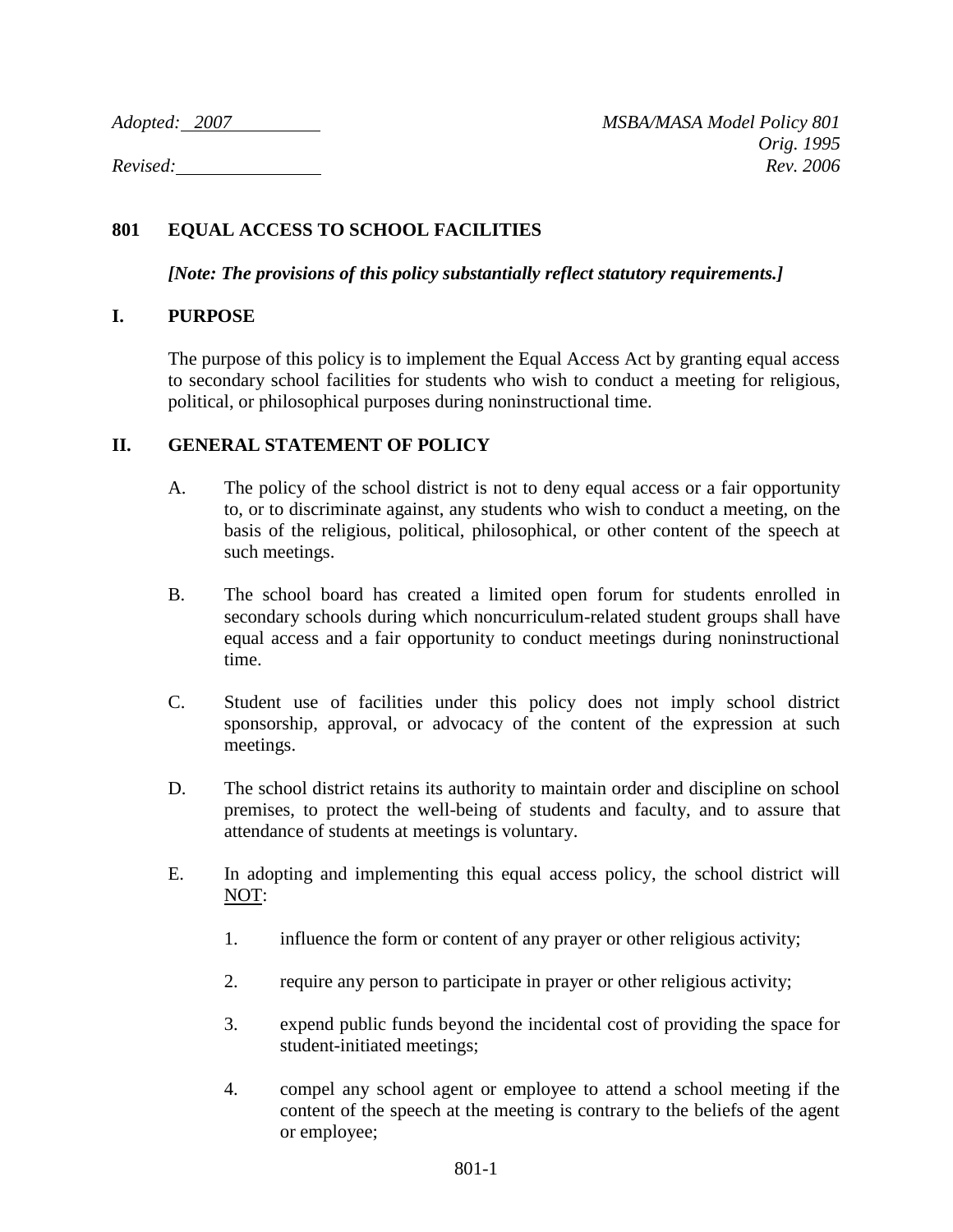- 5. sanction meetings that are otherwise unlawful;
- 6. limit the rights of groups of students based on the size of the group;
- 7. abridge the constitutional rights of any person.

## **III. DEFINITIONS**

- A. "Limited open forum" means that the school grants an offering to or opportunity for one or more noncurriculum related student groups to meet on school premises during noninstructional time.
- B. "Secondary school" means any school with enrollment of pupils ordinarily in grades 7 through 12 or any portion thereof.
- C. "Sponsorship" includes the act of promoting, leading, or participating in a meeting. The assignment of a school employee for custodial, observation, or maintenance of order and discipline purposes does not constitute sponsorship of the meeting.
- D. "Meeting" includes activities of student groups which are permitted under a limited open forum and are not directly related to the school curriculum. Distribution of literature does not constitute a meeting protected by the Equal Access Act.
- E. "Noninstructional time" means time set aside by the school before actual classroom instruction begins or after actual classroom instruction ends, including such other periods that occur during the school day when no classroom instruction takes place.

## **IV. FAIR OPPORTUNITY CRITERIA**

Schools in this school district shall uniformly provide that:

- A. A meeting held pursuant to this policy is voluntary and student-initiated;
- B. There is no sponsorship of the meeting by the school or its agents or employees;
- C. Employees or agents of the school are present at religious meetings only in a nonparticipatory capacity;
- D. The meeting does not materially and substantially interfere with the orderly conduct of educational activities within the school; and
- E. Nonschool persons may not direct, control, or regularly attend activities of student groups.

## **V. PROCEDURES**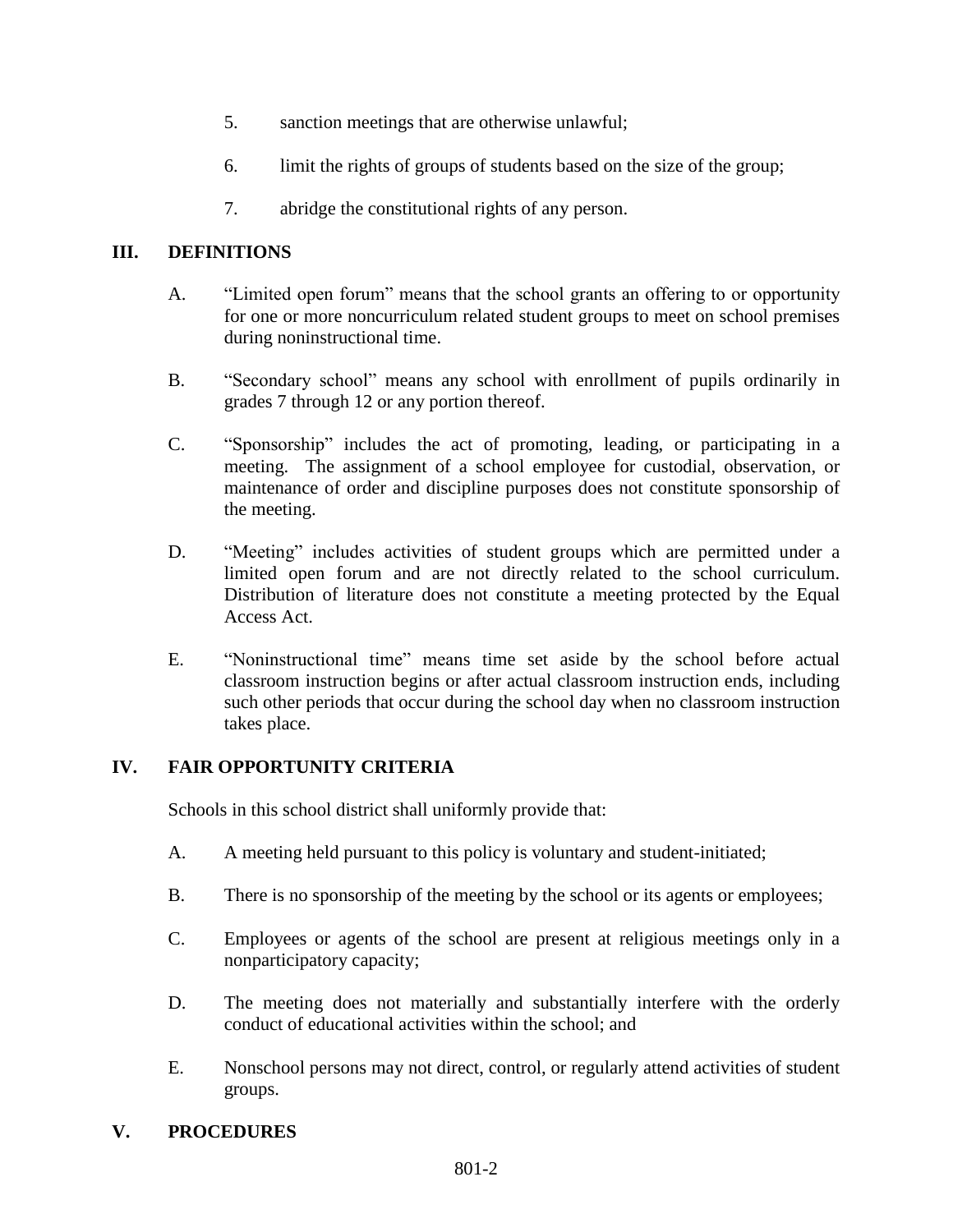- A. Any student who wishes to initiate a meeting under this policy shall apply to the principal of the building at least 48 hours in advance of the time of the activity or meeting. The student must agree to the following:
	- 1. All activities or meetings must comply with existing policies, regulations, and procedures that govern operation of school-sponsored activities.
	- 2. The activities or meetings are voluntary and student-initiated. The principal may require assurances of this fact.
- B. Student groups meeting under this policy must comply with the following rules:
	- 1. Those attending must not engage in any activity that is illegal, dangerous, or which materially and substantially interferes with the orderly conduct of the educational activities of the school. Such activities shall be grounds for discipline of an individual student and grounds for a particular group to be denied access.
	- 2. The groups may not use the school name, school mascot name, school emblems, the school district name, or any name that might imply school or district sponsorship or affiliation in any activity, including fundraising and community involvement.
	- 3. The groups must comply with school policies, regulations and procedures governing school-sponsored activities.
- C. Students applying for use of school facilities under this policy must provide the following information to the principal: time and date of meeting, estimated number of students in attendance, and special equipment needs.
- D. The building principal has responsibility to:
	- 1. Keep a log of application information.
	- 2. Find and assign a suitable room for the meeting or activity. The number of students in attendance will be limited to the safe capacity of the meeting space.
	- 3. Note the condition of the facilities and equipment before and after use.
	- 4. Assure proper supervision. Assignment of staff to be present in a supervisory capacity does not constitute school district sponsorship of the meeting or activity.
	- 5. Assure that the meeting or activity does not interfere with the school's regular instructional activities.